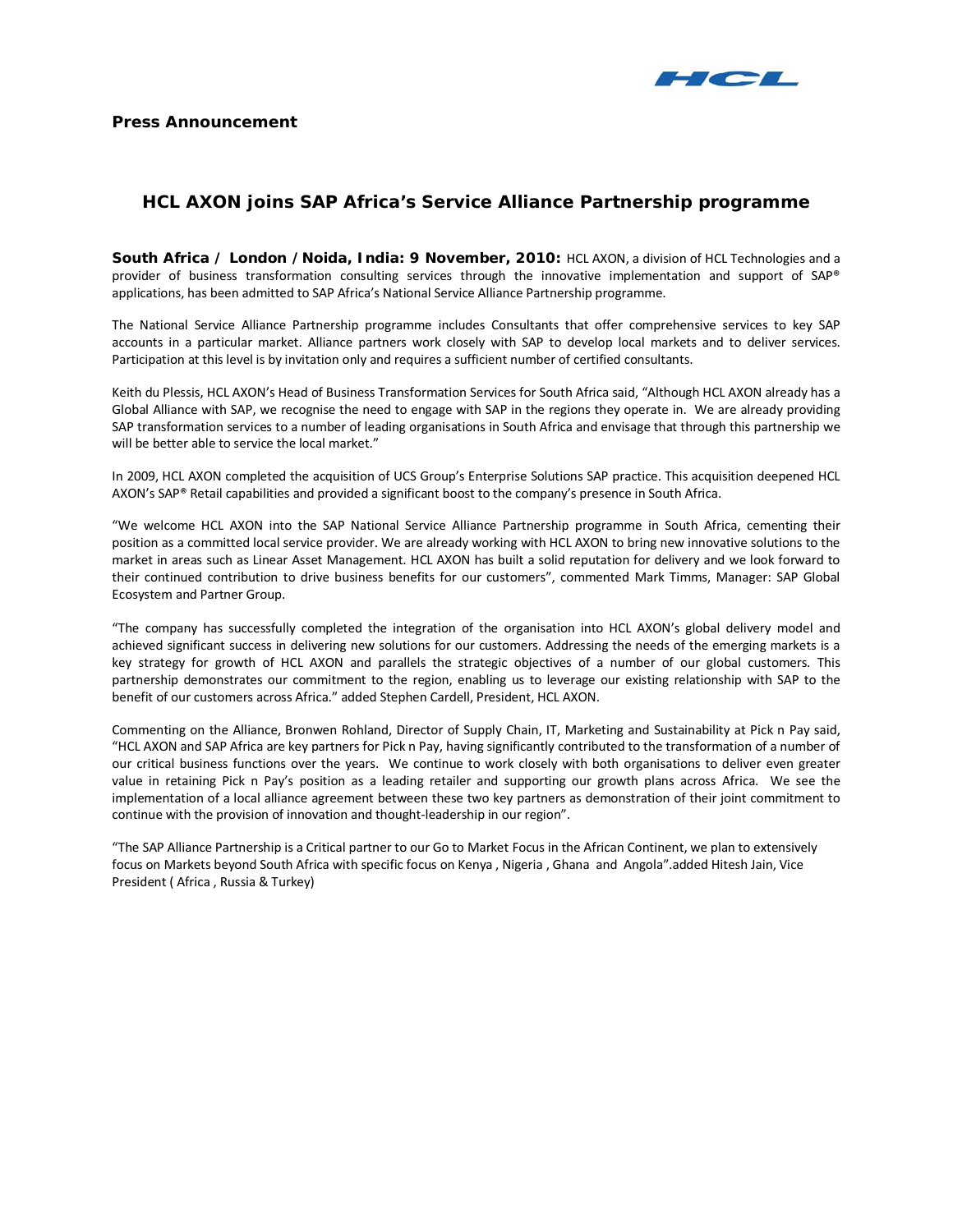

## **About HCL AXON**

HCL AXON (www.hcl-axon.com), a division of HCL Technologies, is a Business Transformation consultancy that delivers significant value to large, complex organizations through the innovative implementation and support of SAP technologies. HCL AXON has over 7,500 of the industry's most experienced professionals specializing in the delivery of sustained business improvement through technology enabled transformation programs. HCL AXON's consultants bring in-depth industry expertise alongside best practice functional knowledge to address the strategic, operational, information management and organizational effectiveness challenges faced by organizations today. HCL AXON is renowned for its global ability to help clients define more ambitious strategies, build more effective organizations and shape more successful futures.

## **About HCL**

HCL is a \$5 billion leading global Technology and IT Enterprise that comprises two companies listed in India – HCL Technologies & HCL Infosystems. Founded in 1976, HCL is one of India's original IT garage start-ups, a pioneer of modern computing, and a global transformational enterprise today. Its range of offerings spans Product Engineering, Custom & Package Applications, BPO, IT Infrastructure Services, IT Hardware, Systems Integration, and distribution of ICT products across a wide range of focused industry verticals. The HCL team comprises over 72000 professionals of diverse nationalities, who operate from 26 countries including over 500 points of presence in India. HCL has global partnerships with several leading Fortune 1000 firms, including leading IT and Technology firms. For more information, please visit [www.hcl.in](http://www.hcl.in/)

### **About SAP**

SAP is the world's leading provider of business software(\*), offering applications and services that enable companies of all sizes and in more than 25 industries to become best-run businesses. With more than 97,000 customers in over 120 countries, the company is listed on several exchanges, including the Frankfurt stock exchange and NYSE, under the symbol "SAP." For more information, visit [http://www.sap.com.](http://www.sap.com/)

(\*) SAP defines business software as comprising enterprise resource planning, business intelligence, and related applications.

Any statements contained in this document that are not historical facts are forward-looking statements as defined in the U.S. Private Securities Litigation Reform Act of 1995. Words such as "anticipate," "believe," "estimate," "expect," "forecast," "intend," "may," "plan," "project," "predict," "should" and "will" and similar expressions as they relate to SAP are intended to identify such forward-looking statements. SAP undertakes no obligation to publicly update or revise any forward-looking statements. All forward-looking statements are subject to various risks and uncertainties that could cause actual results to differ materially from expectations. The factors that could affect SAP's future financial results are discussed more fully in SAP's filings with the U.S. Securities and Exchange Commission ("SEC"), including SAP's most recent Annual Report on Form 20-F filed with the SEC. Readers are cautioned not to place undue reliance on these forward-looking statements, which speak only as of their dates.

Copyright © 2010 SAP AG. All rights reserved.

SAP, R/3, mySAP, mySAP.com, xApps, xApp, SAP NetWeaver and other SAP products and services mentioned herein as well as their respective logos are trademarks or registered trademarks of SAP AG in Germany and in several other countries all over the world. All other product and service names mentioned are the trademarks of their respective companies. Data contained in this document serve informational purposes only. National product specifications may vary.

#### **Note to editors:**

To view video stories on diverse topics, visit [http://www.sap-tv.com.](http://www.sap-tv.com/) From this site, you also can embed videos into your own Web pages, share video via email links and subscribe to RSS feeds from SAP TV. No registration is required. To preview and request broadcast-standard video digitally or by tape, log on to [http://www.thenewsmarket.com/sap,](http://www.thenewsmarket.com/sap) where registration and video is free to the media.

#### **For details please contact**

Ranjana Sharma HCL Technologies, Europe DID: +44 (0) 207 105 8661 MOB: +44 (0) 7921 699137 ranjanas@hcl.com